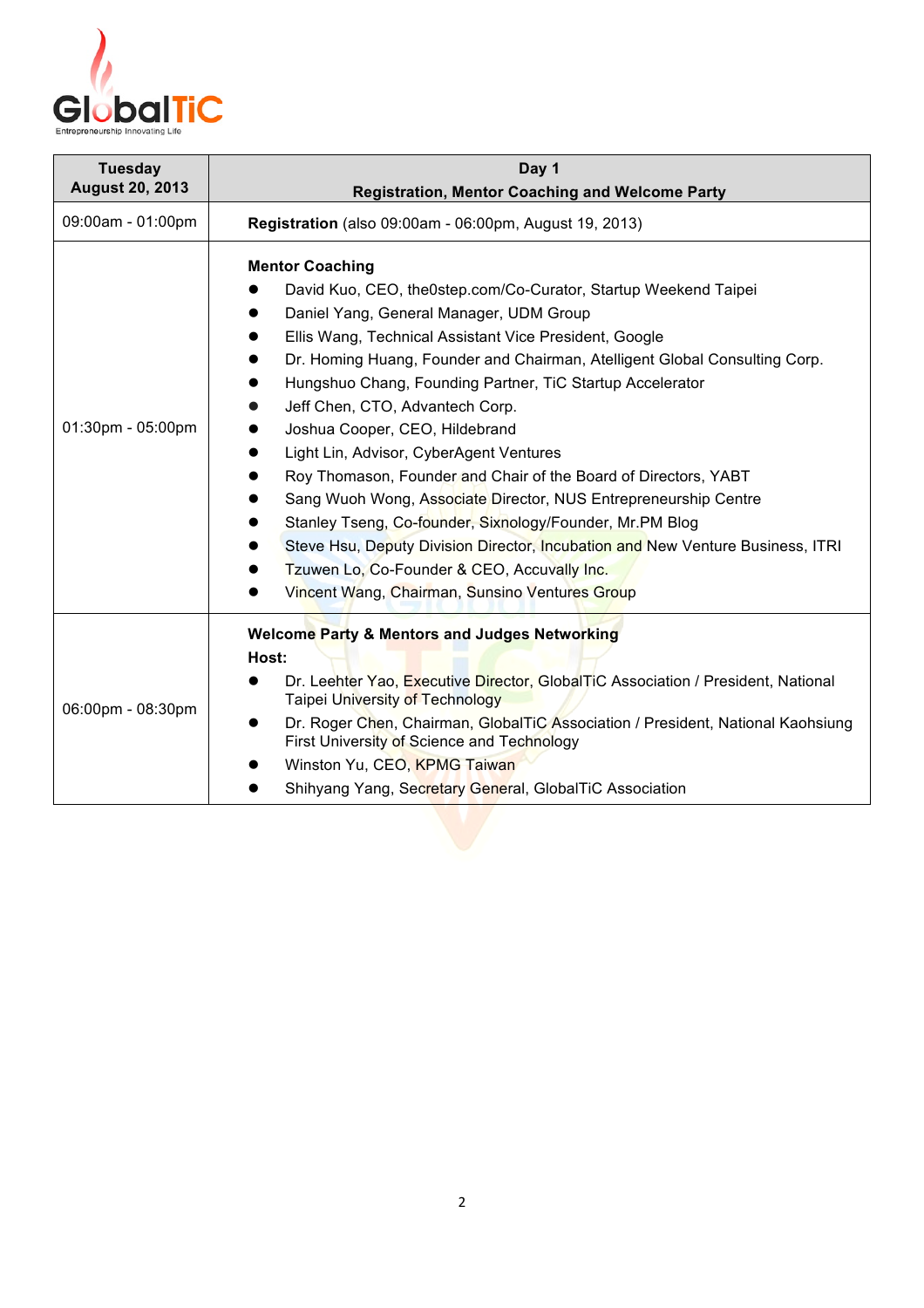

| Wednesday              | Day 2                                                                                                                                                                                                                                                                                                                                                                                                                                                                                                                                                                                                                                                                                                                                                                                                                                                                                                                                                                                                                                                                                                                                                                                                                                                                                                  |
|------------------------|--------------------------------------------------------------------------------------------------------------------------------------------------------------------------------------------------------------------------------------------------------------------------------------------------------------------------------------------------------------------------------------------------------------------------------------------------------------------------------------------------------------------------------------------------------------------------------------------------------------------------------------------------------------------------------------------------------------------------------------------------------------------------------------------------------------------------------------------------------------------------------------------------------------------------------------------------------------------------------------------------------------------------------------------------------------------------------------------------------------------------------------------------------------------------------------------------------------------------------------------------------------------------------------------------------|
| <b>August 21, 2013</b> | <b>Opening Ceremony &amp; Accelerating Global Entrepreneurship Forum</b>                                                                                                                                                                                                                                                                                                                                                                                                                                                                                                                                                                                                                                                                                                                                                                                                                                                                                                                                                                                                                                                                                                                                                                                                                               |
| 09:00am - 09:30am      | <b>Opening Remarks</b><br><b>Advisor Organization</b><br>Yun-Lung Yeh, Director General, SMEA, MOEA<br>Dr. Yen-Yi Lee, Director General, Technological and Vocational Education, MOE<br>Rong-Chuan Wu, Director General, Department of NGO International Affairs, MOFA<br><b>Organizer &amp; Co-Organizers</b><br>Dr. Roger Chen, Chairman, GlobalTiC Association / President, National Kaohsiung<br>First University of Science and Technology                                                                                                                                                                                                                                                                                                                                                                                                                                                                                                                                                                                                                                                                                                                                                                                                                                                        |
|                        | Dr. Leehter Yao, Executive Director, GlobalTiC Association / President, National<br>$\bullet$<br>Taipei University of Technology<br>Dr. Ching-Yen Tsay, Chairman, ITRI<br>Dr. Ko-Yang Wang, Vice President, Institute for Information Industry<br>Dr. Johnsee Lee, Chairman, Development Center of Biotechnology<br>Dr. Rong-Yi Chen, Assistant Vice President, ChungHwa Telecom<br>Pao Cheng Chang, General Manager, China Productivity Center<br>Dr. Ho-Chung Fu, President, Metal Industries Research & Development Centre<br>Dr. Ching-San Lin, CEO, Stone & Resource Industry R&D Center<br>Roy Thomason, Founder and Chair of the Board of Directors, Young American<br><b>Business Trust (YABT)</b><br>Chris Wood, Director, British Trade & Cultural Office<br>Vasily Dorrovolskiy, Representative, Representative Office in Taipei for the<br>Moscow-Taipei Coordination Commission on Economic and Cultural Cooperation<br>Elbeg Samdar, Representative, Ulaanbaatar Trade and Economic Representative<br>Office in Taipei<br>Winston Yu, CEO, KPMG Taiwan<br>Sting Tao, Vice President, LINE Taiwan/Chairman, Inside.com.tw<br>Vincent Wang, Chairman, Sunsino Ventures Group<br>Dr. Chester Ho, Founding Partner, Taipei Angels<br>Shihyang Yang, Secretary General, GlobalTiC Association |
| $09:30am - 10:15am$    | Press Conference: Global Entrepreneurship Alliance MOU Signing Ceremony                                                                                                                                                                                                                                                                                                                                                                                                                                                                                                                                                                                                                                                                                                                                                                                                                                                                                                                                                                                                                                                                                                                                                                                                                                |
| $10:15am - 10:30am$    | <b>Coffee Break</b>                                                                                                                                                                                                                                                                                                                                                                                                                                                                                                                                                                                                                                                                                                                                                                                                                                                                                                                                                                                                                                                                                                                                                                                                                                                                                    |
| $10:30am - 11:10am$    | <b>Keynote Speech (I)</b><br>Global Startup Eco-System: Business Model re-Design with Partners and Investors<br>Speaker: Dr. Chester Ho, Founding Partner, Taipei Angels                                                                                                                                                                                                                                                                                                                                                                                                                                                                                                                                                                                                                                                                                                                                                                                                                                                                                                                                                                                                                                                                                                                               |
| 11:10am - 11:50pm      | Keynote Speech (II)<br>Key strategies for Startups in Latin America<br>Speaker: Roy Thomason, Founder and Chair of the Board of Directors, YABT                                                                                                                                                                                                                                                                                                                                                                                                                                                                                                                                                                                                                                                                                                                                                                                                                                                                                                                                                                                                                                                                                                                                                        |
| 11:50am - 12:30pm      | <b>Panel Discussion (I)</b><br>Accelerating Startups with Mentoring, Funding and Networking<br>Steve Hsu (Moderator), Deputy Division Director, Incubation and New Venture<br>Business, ITRI<br>Dr. Chester Ho, Founding Partner, Taipei Angels<br>Roy Thomason, Founder and Chair of the Board of Directors, YABT<br>Sang Wuoh Wong, Associate Director, NUS Entrepreneurship Centre                                                                                                                                                                                                                                                                                                                                                                                                                                                                                                                                                                                                                                                                                                                                                                                                                                                                                                                  |
| $12:30$ pm $-01:30$ pm | Lunch                                                                                                                                                                                                                                                                                                                                                                                                                                                                                                                                                                                                                                                                                                                                                                                                                                                                                                                                                                                                                                                                                                                                                                                                                                                                                                  |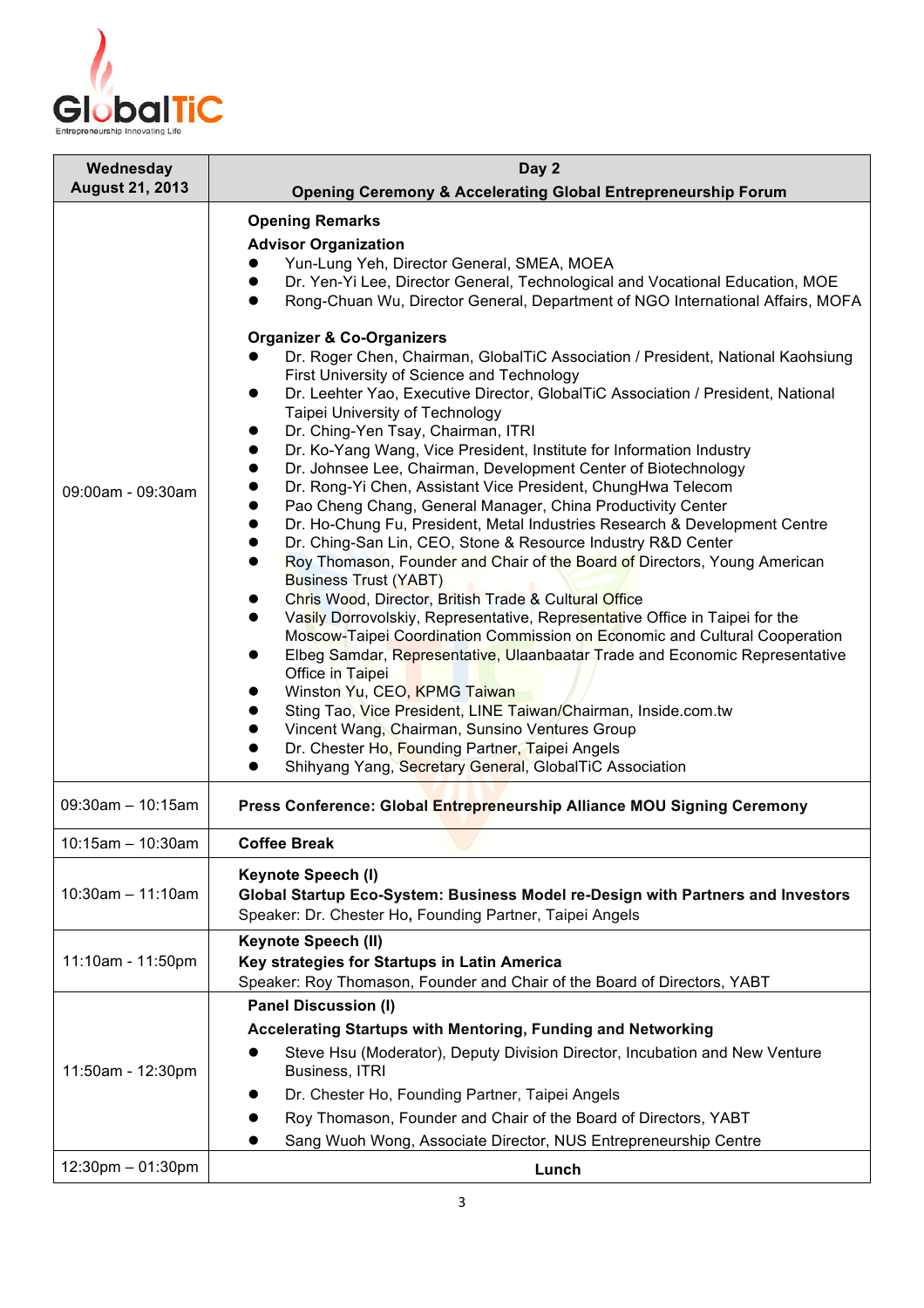

| Wednesday<br><b>August 21, 2013</b> | Day 2<br><b>Opening Ceremony &amp; Accelerating Global Entrepreneurship Forum</b>                                                                                                                                                                                                                                                                                                                               |
|-------------------------------------|-----------------------------------------------------------------------------------------------------------------------------------------------------------------------------------------------------------------------------------------------------------------------------------------------------------------------------------------------------------------------------------------------------------------|
| $12:30$ pm $-01:30$ pm              | Lunch                                                                                                                                                                                                                                                                                                                                                                                                           |
| $01:30 \text{pm} - 02:10 \text{pm}$ | <b>Keynote Speech (III)</b><br>From Nothing to 200M Users: The Story of LINE<br>Speaker: Sting Tao, Vice President, LINE Taiwan/Chairman, Inside.com.tw                                                                                                                                                                                                                                                         |
| $02:10$ pm $-02:50$ pm              | <b>Keynote Speech (IV)</b><br>DIY Teaching: The Evolution of Learning & Education<br>Speaker: Vincent Wang, Chairman, Sunsino Ventures Group                                                                                                                                                                                                                                                                    |
| $02:50$ pm $-03:10$ pm              | <b>Tea Break</b>                                                                                                                                                                                                                                                                                                                                                                                                |
| $03:10$ pm $-04:40$ pm              | <b>Panel Discussion (II)</b><br>The Cloud-Enabling Digital Life-Mobile, Social, Education and Big Data<br>David Kuo (Moderator), CEO, the0step.com/Co-Curator, Startup Weekend Taipei<br>Joshua Cooper, CEO, Hildebrand<br>Steven Chen, General Manager, Education Business Div., UDN Group<br>Sting Tao, Vice President, LINE Taiwan/Chairman, Inside.com.tw<br>Vincent Wang, Chairman, Sunsino Ventures Group |
| 04:40pm - 08:30pm                   | <b>Exhibition Booth Preparation</b>                                                                                                                                                                                                                                                                                                                                                                             |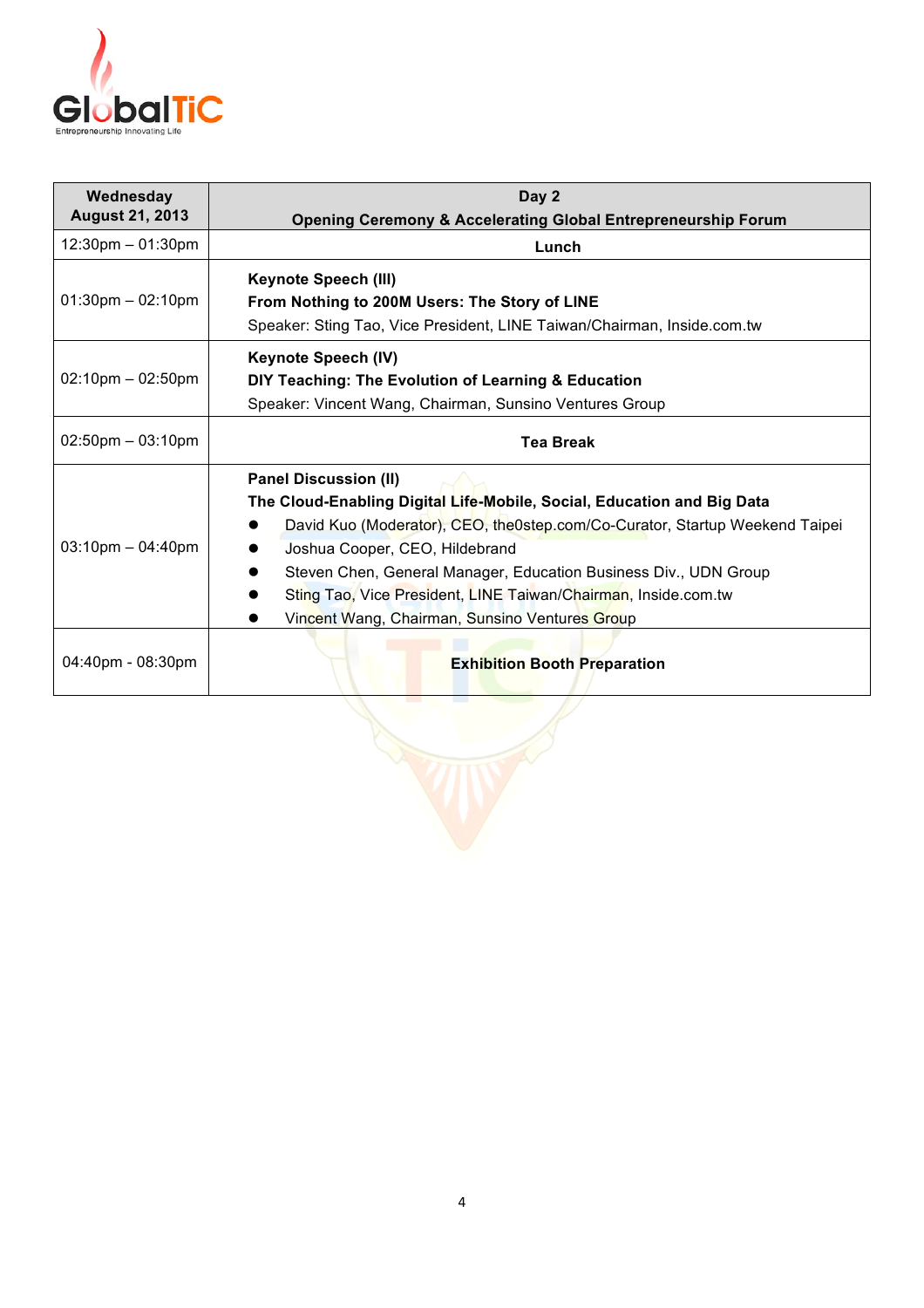

| <b>Thursday</b>         | Day 3                                                                                                                                                                                                                                                                                                                                                                                                                                                                                                                                                                                                                                                                                                                                                                                                                                                                                                                                                                  |
|-------------------------|------------------------------------------------------------------------------------------------------------------------------------------------------------------------------------------------------------------------------------------------------------------------------------------------------------------------------------------------------------------------------------------------------------------------------------------------------------------------------------------------------------------------------------------------------------------------------------------------------------------------------------------------------------------------------------------------------------------------------------------------------------------------------------------------------------------------------------------------------------------------------------------------------------------------------------------------------------------------|
| <b>August 22, 2013</b>  | <b>Global Startup Exhibition and Pitch</b>                                                                                                                                                                                                                                                                                                                                                                                                                                                                                                                                                                                                                                                                                                                                                                                                                                                                                                                             |
| $09:00am - 09:30am$     | <b>Judge Board Meeting</b><br>Winston Yu, CEO, KPMG Taiwan<br>Dr. Chester Ho, Founding Partner, Taipei Angels<br>David Kuo, CEO, the0step.com/Co-Curator, Startup Weekend Taipei<br>Daniel Yang, General Manager, UDM Group<br>Elias Ek, General Manager, enspyre<br>Ellis Wang, Technical Assistant Vice President, Google<br>Dr. Homing Huang, Founder and Chairman, Atelligent Global Consulting Corp.<br>Jeff Chen, CTO, Advantech Corp.<br>Joshua Cooper, CEO, Hildebrand<br>Dr. Ko-Yang Wang, Vice President, Institute for Information Industry<br>Light Lin, Advisor, CyberAgent Ventures<br>Roy Thomason, Founder and Chair of the Board of Directors, YABT<br>Sang Wuoh Wong, Associate Director, NUS Entrepreneurship Centre<br>Stanley Tseng, Co-founder, Sixnology/Founder, Mr.PM Blog<br>Sting Tao, Vice President, LINE Taiwan/Chairman, Inside.com.tw<br>Tzuwen Lo, Co-Founder & CEO, Accuvally Inc.<br>Vincent Wang, Chairman, Sunsino Ventures Group |
| $09:30$ pm $- 12:00$ pm | <b>Team Pitches Session (I)</b><br>Internet, Mobile & Cloud Computing<br>Biotechnology<br>Green Technology<br><b>Culture &amp; Creativity</b><br>Social Enterprise                                                                                                                                                                                                                                                                                                                                                                                                                                                                                                                                                                                                                                                                                                                                                                                                     |
| 12:00pm - 01:00pm       | Lunch                                                                                                                                                                                                                                                                                                                                                                                                                                                                                                                                                                                                                                                                                                                                                                                                                                                                                                                                                                  |
| $01:00$ pm $-04:30$ pm  | <b>Finalist Pitches Session (II)</b><br>Internet, Mobile & Cloud Computing<br>Biotechnology<br>Green Technology<br><b>Culture &amp; Creativity</b><br><b>Social Enterprise</b>                                                                                                                                                                                                                                                                                                                                                                                                                                                                                                                                                                                                                                                                                                                                                                                         |
| 04:00pm - 05:30pm       | <b>Awarding &amp; Closing Ceremony</b><br>Dr. Roger Chen, Chairman, GlobalTiC Association / President, National Kaohsiung<br>First University of Science and Technology<br>Dr. Leehter Yao, Executive Director, GlobalTiC Association / President, National<br>Taipei University of Technology<br>Yun-Lung Yeh, Director General, SMEA, MOEA<br>Dr. Yen-Yi Lee, Director General, Technological and Vocational Education, MOE<br>Rong-Chuan Wu, Director General, Department of NGO International Affairs, MOFA<br>Roy Thomason, Founder and Chair of the Board of Directors, Young American<br><b>Business Trust (YABT)</b><br>Sang Wuoh Wong, Associate Director, NUS Entrepreneurship Centre<br>Dr. Ko-Yang Wang, Vice President, Institute for Information Industry<br>Winston Yu, CEO, KPMG Taiwan<br>Sting Tao, Vice President, LINE Taiwan/Chairman, Inside.com.tw<br>Vincent Wang, Chairman, Sunsino Ventures Group                                            |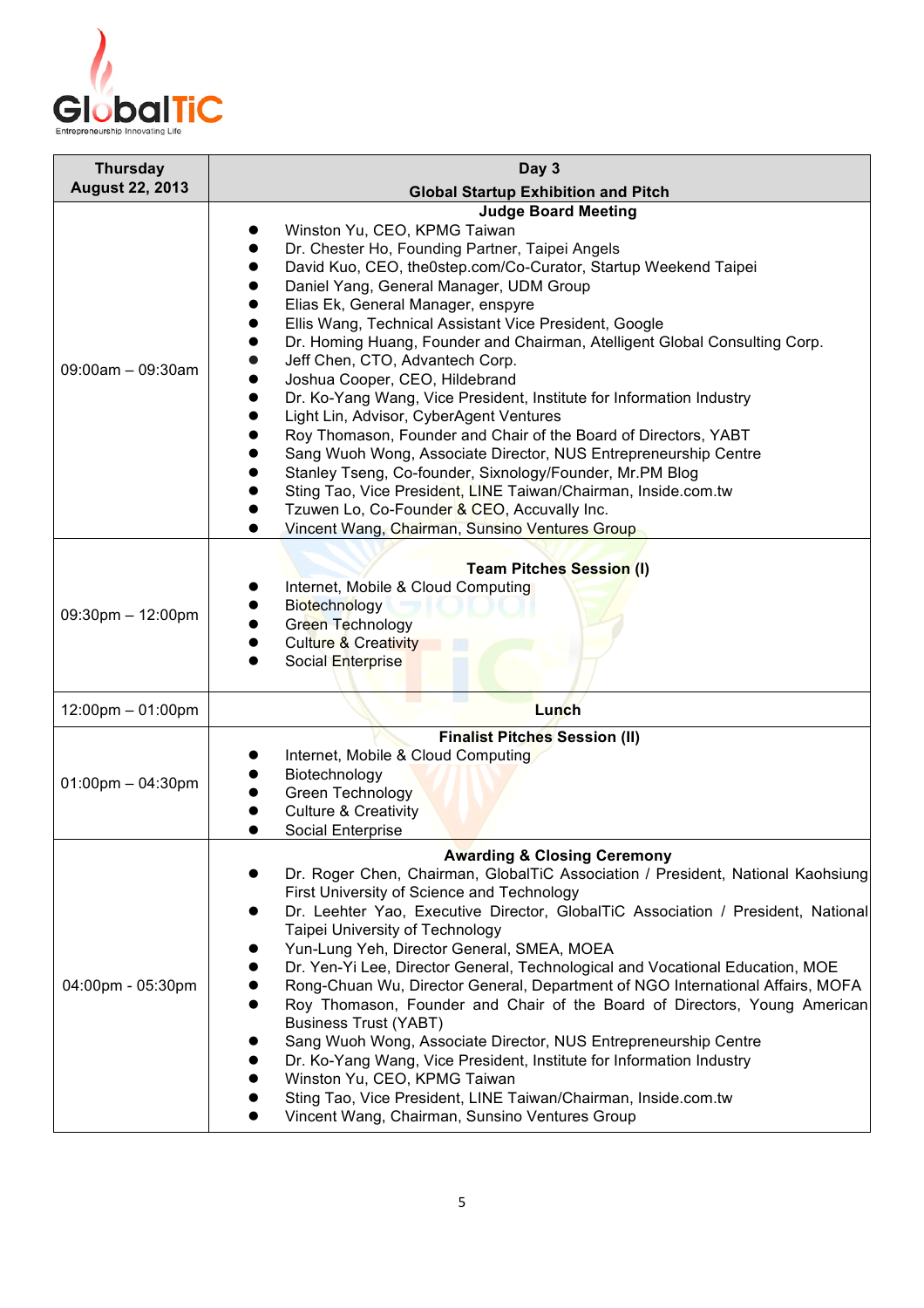

| <b>Friday</b><br><b>August 23, 2013</b> | Day 4<br>Asia Pacific Startups Business Networking and Matchmaking<br>(Invitation Only)                                                                                                                                                                                                                                                                                                                                                                                                                                                                                                                                                                                                                                                                                                                                                                                                                                                                                                                                                                                      |
|-----------------------------------------|------------------------------------------------------------------------------------------------------------------------------------------------------------------------------------------------------------------------------------------------------------------------------------------------------------------------------------------------------------------------------------------------------------------------------------------------------------------------------------------------------------------------------------------------------------------------------------------------------------------------------------------------------------------------------------------------------------------------------------------------------------------------------------------------------------------------------------------------------------------------------------------------------------------------------------------------------------------------------------------------------------------------------------------------------------------------------|
|                                         |                                                                                                                                                                                                                                                                                                                                                                                                                                                                                                                                                                                                                                                                                                                                                                                                                                                                                                                                                                                                                                                                              |
| $09:30$ am $-09:40$ am                  | <b>Opening Remarks</b><br>Dr. Chi-Ruey Huang, Commissioner, Department of Economic Development, Taipei<br><b>City Government</b><br>Clark Su, Secretary General, Taiwan Venture Capital Association<br>$\bullet$<br>Shihyang Yang, Secretary General, GlobalTiC Association<br>●                                                                                                                                                                                                                                                                                                                                                                                                                                                                                                                                                                                                                                                                                                                                                                                             |
| $09:40$ am - 10:20am                    | Keynote Speech: Strategies for Successful Fund Raising<br>Tzuwen Lo, Co-Founder and CEO, AccuVally Inc. (2011 Champion of DEMO CHINA)                                                                                                                                                                                                                                                                                                                                                                                                                                                                                                                                                                                                                                                                                                                                                                                                                                                                                                                                        |
| $10:20am - 12:30pm$                     | <b>Investor Meeting (5 rooms)</b><br>Internet, Mobile & Cloud Computing<br>Biotechnology<br>Green Technology<br><b>Culture &amp; Creativity</b><br><b>Social Enterprise</b><br><b>Global Startups and Investors Matchmaking</b><br>Winston Yu, CEO, KPMG Taiwan<br>David Kuo, CEO, the0step.com/Co-Curator, Startup Weekend Taipei<br>Fred Chiang, Deputy Vice President, ETU of SYSTEX Group<br>Horward Chen, Assistant Vice President, Trinity Investment Corporation<br>Hungshuo Chang, Founding Partner, TiC Startup Accelerator<br>I-Chien Jan, Partner, appWorks Ventures<br>Irwin Jao, Chief Strategy Officer, Welldone Company<br>Jeff Chang, President, Vertex Venture Holding<br>Kevin Ho, General Manager, Sunsino Ventures Group<br>Light Lin, Advisor, CyberAgent Ventures<br>Rocky Shih, Fund Manager, Initiators Asia Capital<br>Roy Thomason, Founder and Chair of the Board of Directors, YABT<br>Sang Wuoh Wong, Associate Director, NUS Entrepreneurship Centre<br>Steven Huang, Vice President, Hotung International<br>TL Lin, Chairman, WPG Investment |
| 12:30pm - 01:30pm                       | Lunch                                                                                                                                                                                                                                                                                                                                                                                                                                                                                                                                                                                                                                                                                                                                                                                                                                                                                                                                                                                                                                                                        |
| $01:30$ pm $-06:00$ pm                  | ITRI Day-Business & Tech. Cooperation Matching<br><b>Keynote Speech</b><br>ITRI: The Innovation and Entrepreneurship Engine of Taiwan<br>Speaker: Dr. Ching-Yen Tsay, Chairman, ITRI<br>David Kuo (Facilitator), CEO, the0step.com/Co-Curator, Startup Weekend Taipei<br>Thomas Chang, Manager (Facilitator), Incubation and New Venture Business, ITRI                                                                                                                                                                                                                                                                                                                                                                                                                                                                                                                                                                                                                                                                                                                      |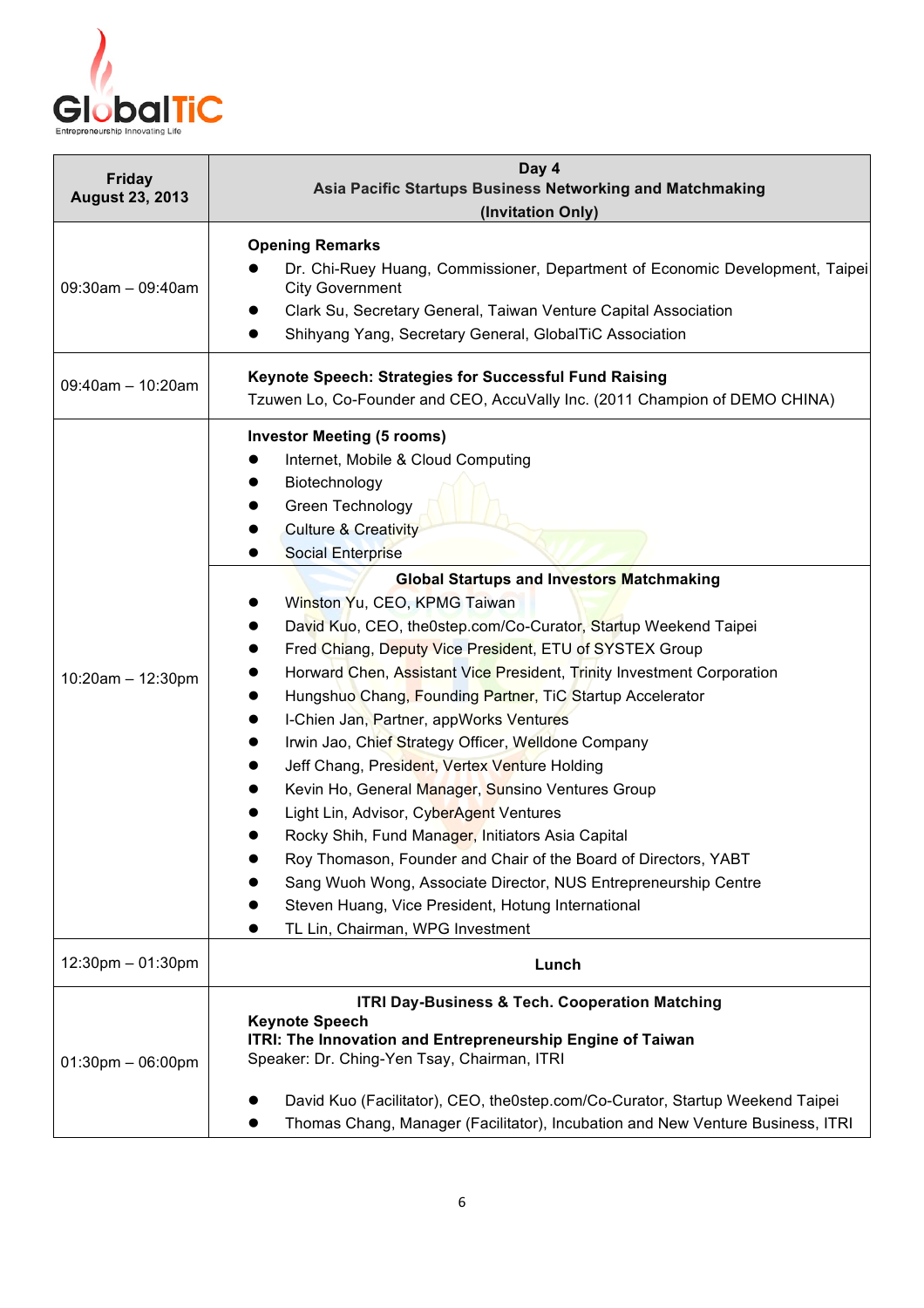

| <b>Friday</b>                                    | Day 4                                                                                                                                                                                                                                                                                                                                                                                                                                                                                                                                                                                                                                                                                                                                                                                                                                                                                                                                                                                                                                                                                                                                                                                                                                                                                                                                                                                                                                                                                                                                                                                                                                                                                                                                                                                                                                               |
|--------------------------------------------------|-----------------------------------------------------------------------------------------------------------------------------------------------------------------------------------------------------------------------------------------------------------------------------------------------------------------------------------------------------------------------------------------------------------------------------------------------------------------------------------------------------------------------------------------------------------------------------------------------------------------------------------------------------------------------------------------------------------------------------------------------------------------------------------------------------------------------------------------------------------------------------------------------------------------------------------------------------------------------------------------------------------------------------------------------------------------------------------------------------------------------------------------------------------------------------------------------------------------------------------------------------------------------------------------------------------------------------------------------------------------------------------------------------------------------------------------------------------------------------------------------------------------------------------------------------------------------------------------------------------------------------------------------------------------------------------------------------------------------------------------------------------------------------------------------------------------------------------------------------|
|                                                  |                                                                                                                                                                                                                                                                                                                                                                                                                                                                                                                                                                                                                                                                                                                                                                                                                                                                                                                                                                                                                                                                                                                                                                                                                                                                                                                                                                                                                                                                                                                                                                                                                                                                                                                                                                                                                                                     |
| <b>August 23, 2013</b><br>$06:00$ pm $-08:30$ pm | Asia Pacific Startups Business Networking and Matchmaking<br><b>Farewell Party</b><br><b>Advisor Organization</b><br>Yun-Lung Yeh, Director General, SMEA, MOEA<br>Dr. Yen-Yi Lee, Director General, Technological and Vocational Education, MOE<br>$\bullet$<br>Rong-Chuan Wu, Director General, Department of NGO International Affairs, MOFA<br>Dr. Chi-Ruey Huang, Commissioner, Department of Economic Development, Taipei<br>$\bullet$<br><b>City Government</b><br><b>Organizer &amp; Co-Organizers</b><br>Dr. Roger Chen, Chairman, GlobalTiC Association / President, National Kaohsiung<br>First University of Science and Technology<br>Dr. Leehter Yao, Executive Director, GlobalTiC Association / President, National<br>$\bullet$<br>Taipei University of Technology<br>Dr. Ching-Yen Tsay, Chairman, ITRI<br>$\bullet$<br>Dr. Jin-Fu Chang, Chairman, Institute for Information Industry<br>$\bullet$<br>Dr. Johnsee Lee, Chairman, Development Center of Biotechnoloty<br>Pao Cheng Chang, General Manager, China Productivity Center<br>Dr. Ho-Chung Fu, President, Metal Industries Research & Development Centre<br>$\bullet$<br>Dr. Ching-San Lin, CEO, Stone & Resource Industry R&D Center<br>$\bullet$<br>Roy Thomason, Founder and Chair of the Board of Directors, Young American<br>$\bullet$<br><b>Business Trust (YABT)</b><br>Chris Wood, Director, British Trade & Cultural Office<br>Vasily Dorrovolskiy, Representative, Representative Office in Taipei for the<br>$\bullet$<br>Moscow-Taipei Coordination Commission on Economic and Cultural Cooperation<br>Elbeg Samdar, Representative, Ulaanbaatar Trade and Economic Representative<br>Office in Taipei<br>Winston Yu, CEO, KPMG Taiwan<br>Sting Tao, Vice President, LINE Taiwan/Chairman, Inside.com.tw<br>Vincent Wang, Chairman, Sunsino Ventures Group |
|                                                  | Dr. Chester Ho, Founding Partner, Taipei Angels<br>Shihyang Yang, Secretary General, GlobalTiC Association                                                                                                                                                                                                                                                                                                                                                                                                                                                                                                                                                                                                                                                                                                                                                                                                                                                                                                                                                                                                                                                                                                                                                                                                                                                                                                                                                                                                                                                                                                                                                                                                                                                                                                                                          |
|                                                  | Hungshuo Chang, Founding Partner, TiC Startups                                                                                                                                                                                                                                                                                                                                                                                                                                                                                                                                                                                                                                                                                                                                                                                                                                                                                                                                                                                                                                                                                                                                                                                                                                                                                                                                                                                                                                                                                                                                                                                                                                                                                                                                                                                                      |